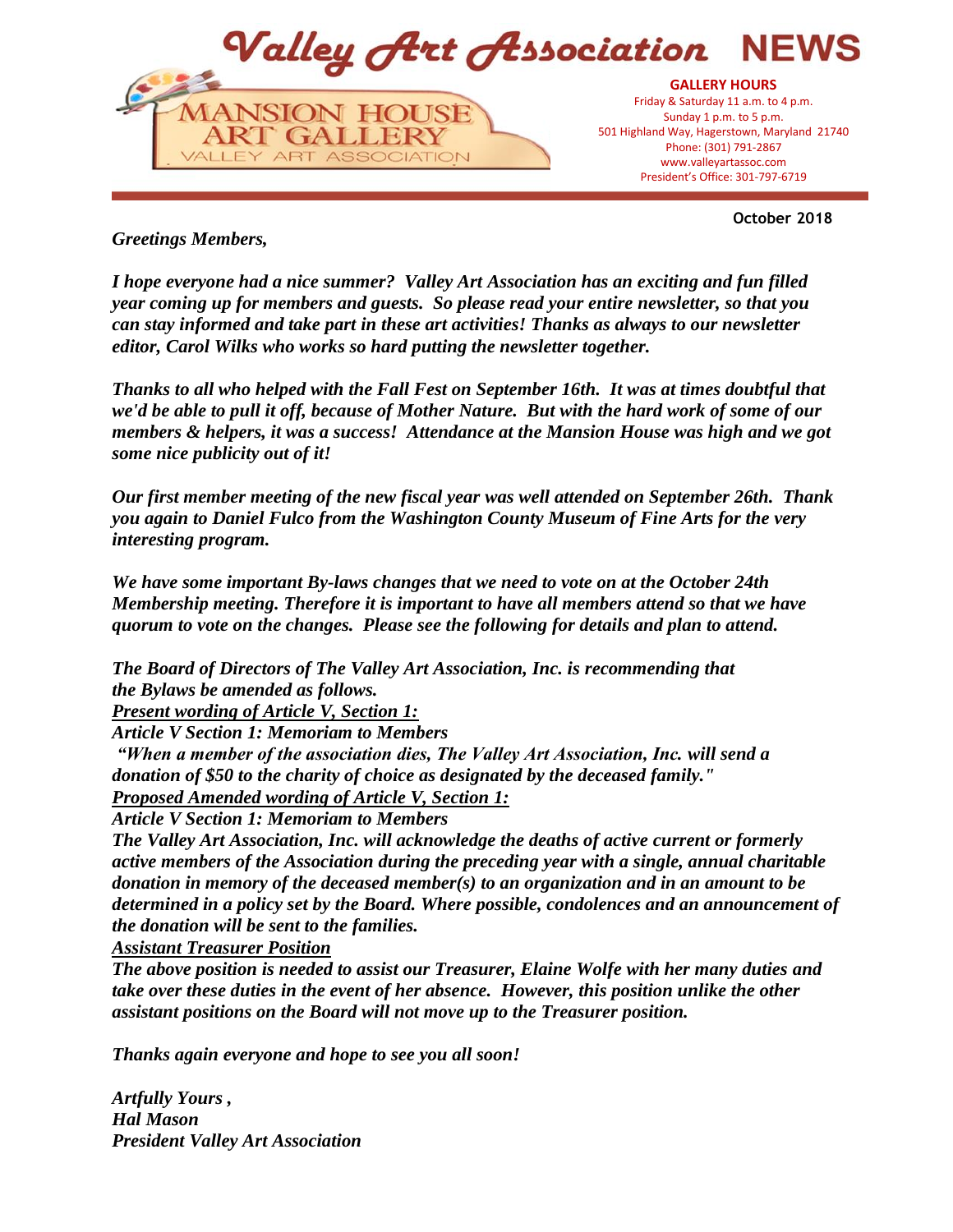## **Membership News**

**Note to everyone who comes to the Mansion House for painting activities, or as sitters. PLEASE turn off both window air conditioners before leaving for the day. Otherwise they WILL turn on automatically if the temperature inside goes up. This causes an enormous energy drain.**



#### **Historian/Archivist**

**We are actively searching for a member to keep track of all VAA significant activity both published and unpublished including the 80th Anniversary celebration and all significant group activity afterward. This would include collection of any published articles and pictures taken of these activities and would be kept in a book such as a scrapbook for historical purposes. If interested, please contact either Hal or Donna Mason. Their contact information is on the back cover of this newsletter.**

#### **New Valley Art Liaison**

**Marjorie Tressler will be taking the position of Valley Art liaison with the Washington County Association of Museums and Historic Sites, a position which was previously held by Lucy Ecker.**

#### **Information about the VAA Membership List**

**A current Membership List is kept on the desk at the Mansion House. It is kept up-to-date by the treasurer and includes information as to whether VAA dues have been received. Membership dues are \$30 for July 1, 2018 through June 30, 2019, If you wish to check the status of your dues or if you have any changes to your contact information, please call the Mansion House during its open hours and the sitter will write the changes on the list. We've been attracting many new members and hope to continue. We encourage all members to invite friends to our monthly meetings even if they don't paint or draw. Art is for EVERYONE!!!I YOU DON'T HAVE TO BE AN "ARTIST" TO JOIN THE VALLEY ART ASSOCIATION! Please check out the list of our activities below!**

| <b>Workshops/Classes</b>         | <b>Membership/Phone Tree</b>        | <b>Nominating Program</b> |
|----------------------------------|-------------------------------------|---------------------------|
| <b>Exhibitions</b>               | <b>Hospital Shows and Publicity</b> |                           |
| Trips and Travel in Art          | <b>Events Planning</b>              |                           |
| <b>Mansion House Maintenance</b> | Library                             |                           |

**If you have special interests that you wish to pursue, e.g., workshops, trips and travel, publicity for art, there are sign-up lists for various activities on the desk at the Mansion House Art Gallery. Please feel free to stop in at the Mansion House during its open hours to check the lists, add your name, or you may call to ask the sitter for assistance.**

**Following is our new sales policy which will be posted at the Mansion House.**

#### **Valley Art Association/Mansion House Sales Policy**

**Payment – cash, credit card or personal checks accepted.**

**Identification – you may be requested to present your name, address & phone number and/or asked to present I.D. This information will not be given to 3rd parties, nor used for solicitation purposes. Discounts – are at the sole discretion of the artist.**

**Returns – returns and other transaction adjustments may only be arranged between the artist and purchaser. Your patience is appreciated while your art purchase is recorded and processed by VAA volunteer docent. Thank you for your support. Enjoy!**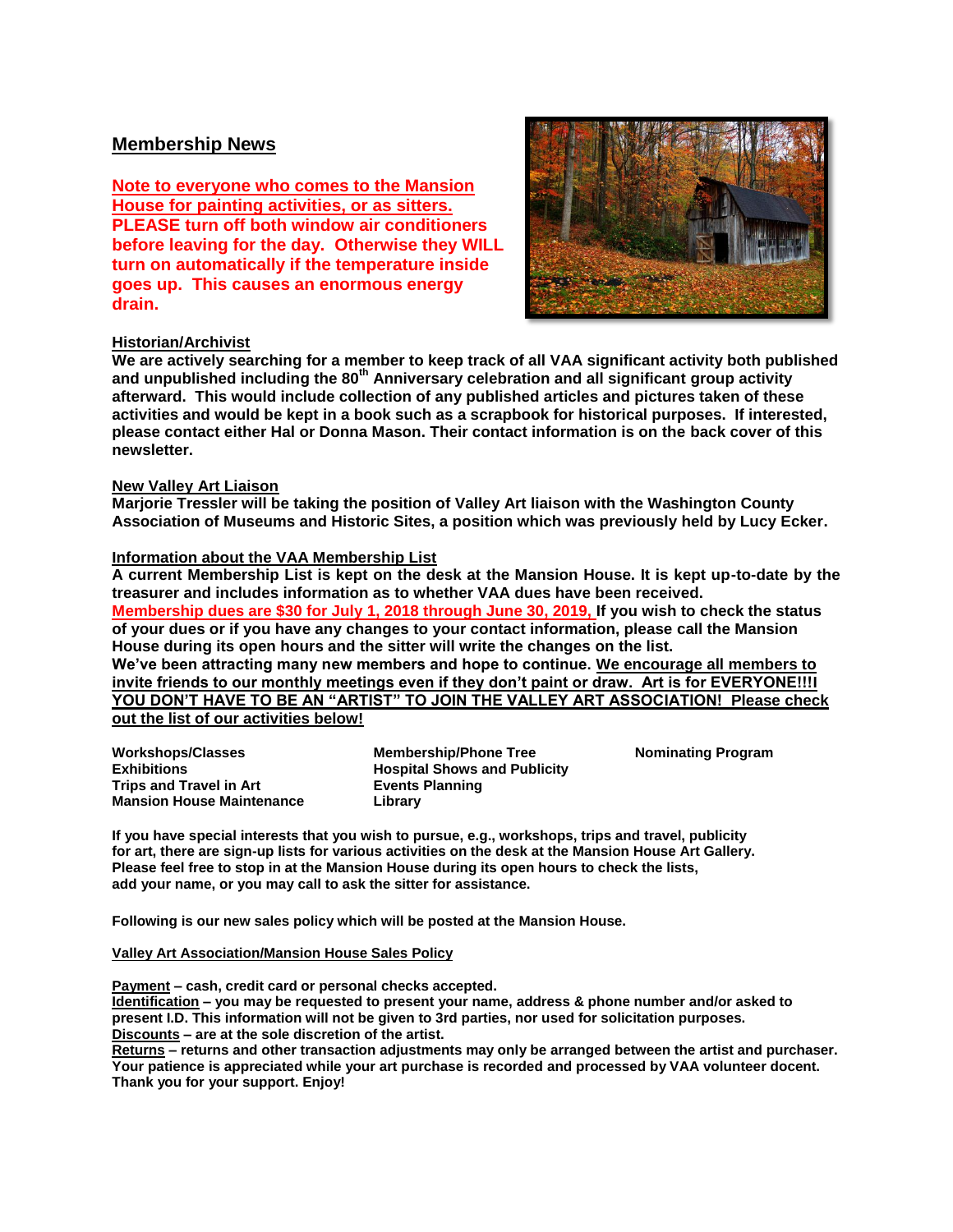# **Show Schedule October North Gallery Show: Catitude**

#### **All artwork should be ready to hang with a wire on the back.**

**Paintings can be dropped off the weekend before the show during open hours: 11 to 4 on Friday and Saturday and 1 to 5 on Sunday. Drop/off pick up on Tuesday morning before the show opens. The new show will be hung from 10 AM to 12 Noon and anyone willing to help will be welcomed with open arms.**

# **\*All (and Solo) Member Shows**

# **2018**

| <b>Month</b>    | <b>Title/Exhibitor</b> | <b>Drop Off Dates</b> | <b>Opening</b> | <b>Closing</b> | <b>Pick Up Date</b> |
|-----------------|------------------------|-----------------------|----------------|----------------|---------------------|
| October         | Catitude*              | September 28-30       | October 5      | October 28     | October 30          |
| <b>November</b> | Gratitude*             | October 26-28         | November 2     | November 25    | November 27         |
| <b>December</b> | <b>Illuminations*</b>  | November 23-25        | November 30    | December 30    | January 1,<br>2019  |

| 20 I J           |                                                                |                                  |                   |                    |                    |
|------------------|----------------------------------------------------------------|----------------------------------|-------------------|--------------------|--------------------|
| January          | Home is Where<br>the Heart Is*                                 | December 28-30                   | January 4         | January 27         | <b>Jan 29</b>      |
| <b>February</b>  | <b>Recipe for</b><br>Romance*                                  | January 26-28                    | <b>February 1</b> | <b>February 24</b> | <b>February 26</b> |
| March            | Cumberland*                                                    | February 22-24                   | March 1           | March 31           | <b>April 2</b>     |
| <b>April</b>     | <b>Marguerite Cyr</b>                                          | <b>March 29-31</b>               | April 5           | April 28           | April 30           |
| <b>May</b>       | <b>Janie Moltrup</b>                                           | <b>April 26-28</b>               | May 3             | <b>May 26</b>      | <b>May 28</b>      |
| June/July        | <b>Here Comes the</b><br>Sun and<br><b>Miniatures</b><br>Show* | May 24-26                        | <b>May 31</b>     | June 30            | July 2             |
| <b>August</b>    | <b>Lily Ramos</b>                                              | <b>July 26-28</b>                | <b>August 2</b>   | September 1        | September 3        |
| <b>September</b> | Make Me Laugh*                                                 | <b>August 30-</b><br>September 1 | September 6       | September 29       | October 1          |
| October          | <b>Abstract Show*</b>                                          | September 27-29                  | October 4         | October 27         | October 29         |
| <b>November</b>  | <b>Dragons, Fairies</b><br>and Fantasies*                      | October 25-27                    | November 1        | December 1         | December 3         |
| <b>December</b>  | <b>Winter Nights;</b><br><b>Winter Lights*</b>                 | November 29-<br>December 1       | December 6        | December 29        | December31         |

## **2019**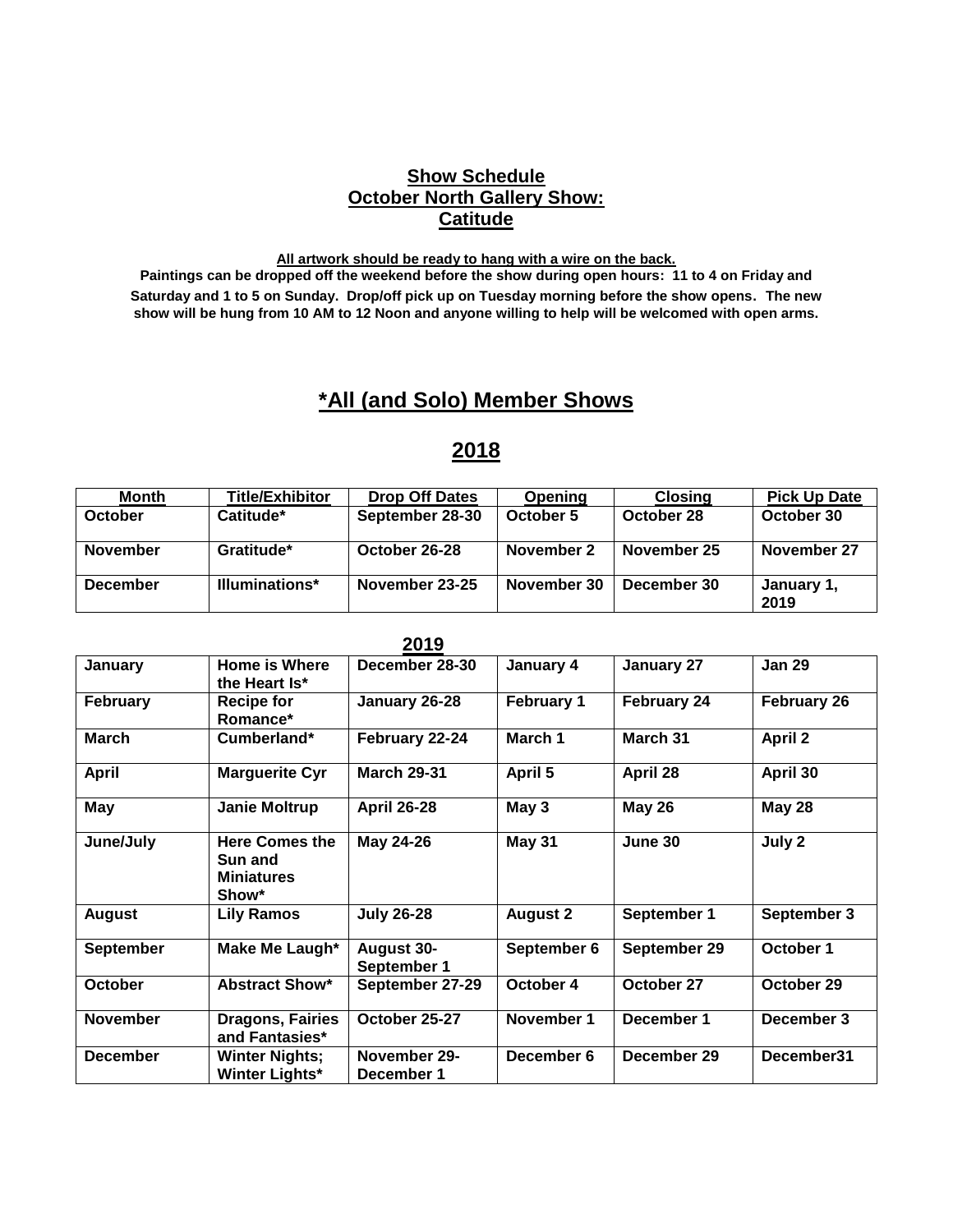# **Valley Art Association 2018-2019 Meeting Schedule**

| 10/24/18 | 7pm         | <b>Business</b><br><b>Meeting and</b><br><b>Snacks</b>   | 7:30pm Demo by<br><b>Carol Wilks</b>                   | <b>Based on her work</b><br>with pastel on<br>velour.                                                                                                                                                                     |
|----------|-------------|----------------------------------------------------------|--------------------------------------------------------|---------------------------------------------------------------------------------------------------------------------------------------------------------------------------------------------------------------------------|
| 11/28/18 | 7pm         | <b>Business</b><br><b>Meeting and</b><br><b>Snacks</b>   | 7:30pm Demo by<br><b>Monika Wertman</b>                | Demo on her<br>photography,<br>process, etc Will<br>show some of her<br>work.                                                                                                                                             |
| 11/30/18 | 6 to 9pm    | <b>Tree Lighting</b>                                     |                                                        |                                                                                                                                                                                                                           |
| 12/8/18  | <b>Noon</b> | <b>Holiday Lunch</b>                                     | <b>Fireside</b><br><b>Restaurant 11am</b><br>to 1:30pm | $10.50 + tax + tip =$<br>\$13.13 per person<br>for the Hot<br>luncheon: chicken<br>marsala, potatoes<br>au gratin and mixed<br>vegetables+soup<br>and salad bar, non-<br>alcoholic beverages<br>and assorted<br>desserts. |
| 12/30/18 |             | <b>Christmas Craft</b><br><b>Market Closes</b>           |                                                        |                                                                                                                                                                                                                           |
| 1/23/19  | 7pm         | <b>Member Shocial</b><br>(which means<br>"get together") |                                                        | <b>Members please</b><br>bring a painting of<br>your own plus<br>finger food to share                                                                                                                                     |
| 2/27/19  | 7pm         | <b>Business</b><br><b>Meeting and</b><br><b>Snacks</b>   | 7:30pm Demo by<br><b>Ziggy</b><br><b>Wolodkewitsch</b> | Ziggy will give a talk<br>on color as it<br>pertains to painting                                                                                                                                                          |
| 3/27/19  | 7pm         | <b>Business</b><br><b>Meeting and</b><br><b>Snacks</b>   | <b>TBD</b>                                             |                                                                                                                                                                                                                           |
| 4/24/18  | 7pm         | <b>Business</b><br><b>Meeting and</b><br><b>Snacks</b>   | <b>TBD</b>                                             |                                                                                                                                                                                                                           |
| 5/22/19  | 7pm         | <b>Business</b><br><b>Meeting and</b><br><b>Snacks</b>   | 7:30pm Demo by<br><b>Lynn Ferris</b>                   |                                                                                                                                                                                                                           |
| 6/26/19  | 7pm         | <b>Annual Picnic</b>                                     |                                                        | <b>Fried chicken</b><br>/drinks members<br>bring side dishes                                                                                                                                                              |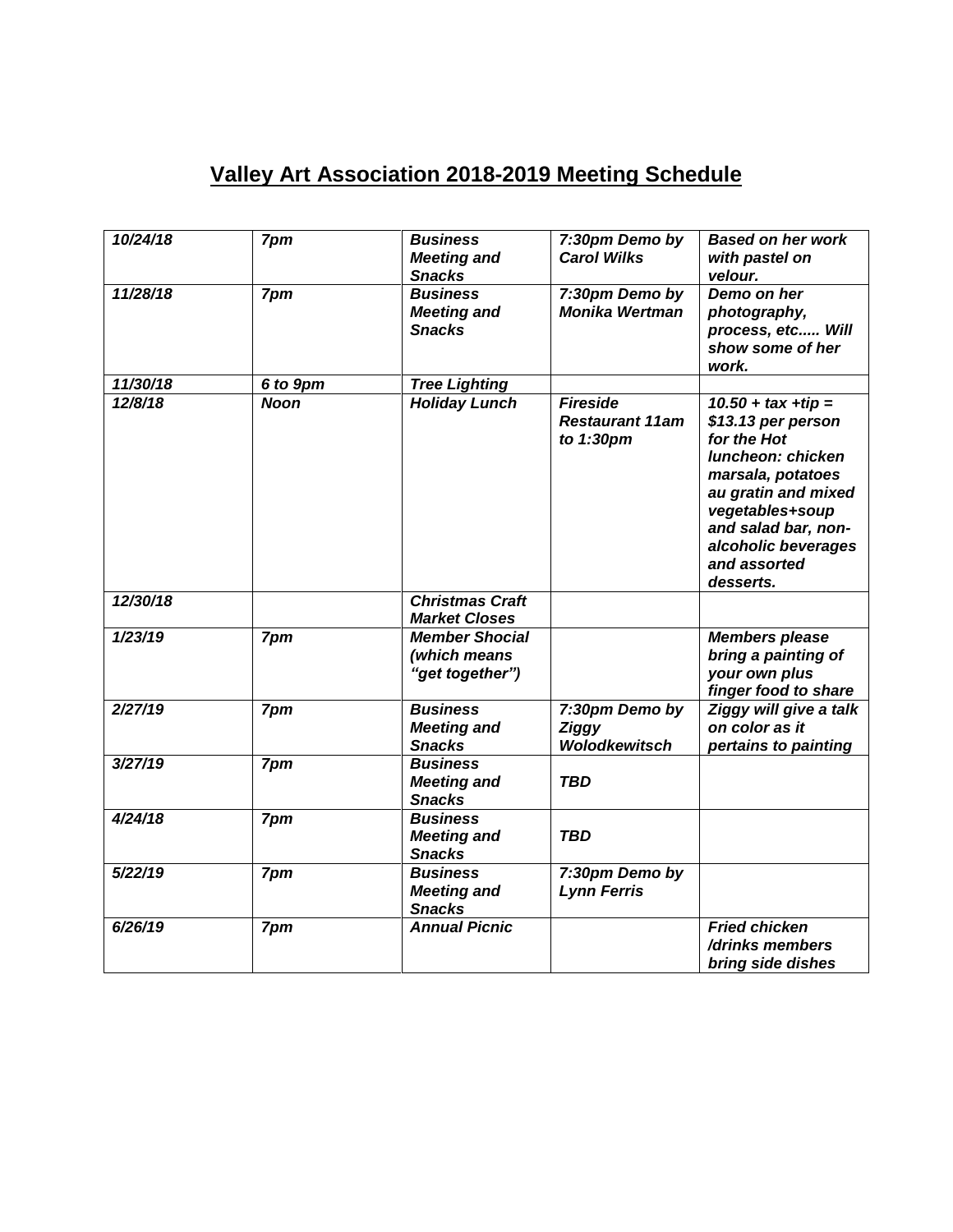#### **Artist Bios**

**We are asking all of our members to update (or create) their resumes for our Artist Book. Carol Gwin will be the contact person for this. Please send your updated or new resume to Carol at howiegwin@verizon.net or mail it to her at the following address:**

**Carol Gwin 1271 Fairchild Ave. Hagerstown, MD 21742**

#### **Future Events:**

#### **Mark your calendar!!!**

**Artisan Connection with Marjorie Tressler---Monday Oct 8th,--6:30-8:30 pm at the Mansion House. As a founding member of the Mansion House since 1991, I am looking forward to our first gathering here and hope we have a great turnout for our visit to the Mansion House from our regulars and from the members of the VAA. VAA members have been very supportive of our gatherings since I started the Artisans Connection over 2 years ago. Our Artisans Connection gatherings are for artists/artisans of all genres, 2 and 3 dimensional art, potters, writers, musicians, etc. We share ideas, news on our latest art project events and connect to collaborate on projects. Please bring along a friend!! We always have a table for snacks and drinks to share. We are looking forward to seeing all of you with your latest art projects and news. Please contact Marjorie Tressler, founder and facilitator with any requests or information at: marjorietressler@comcast.net or 717-240-310-6698**

**David Buckley Good Painting Workshop - November 5th - November 9th (Mon - Fri). The Waynesboro Studio Art Club is having a week-long painting workshop with David Buckley Good, teacher at Schuler School of Fine Art. Fee is \$165.00. Make checks payable to WSAC Workshop and mail to Virginia Hair, 11613 Country Club Road, Waynesboro, PA 17268. For more information, contact Virginia at 717-762-3677. The workshop begins approx. 8:30 AM daily at the Lutheran Church, 43 South Church Street in Waynesboro.**

#### **Michael Davis Workshop**

**The "Cats and Other Creatures" workshop was greatly enjoyed, and his next workshop is scheduled for April 25, 2019. This artist is a Finalist in the 13th International ARC Salon Exhibition, and his entry, "Bare Knuckle Brawler" is one of 89 works selected from over 3,750 entries from 69 countries and will travel from the opening at the Salmagundi Club in NYC, to Sotheby's in Los Angels, to the MEAM Museum in Barcelona. Congratulations to Michael Davis!**

#### **Acrylic Glazing Workshop**

**The October 20th workshop with David Bottini is being postponed until spring, 2019 - when we can hope for more clement weather!** 

**David Bottini is having an exhibition of new works at the Bridge Gallery in Shepherdstown in October. The reception will be on Saturday, October 6th,** 

**5 PM - 7:30 PM. All are welcome to attend!**

#### **Hans Guerin**

**We anticipate another workshop with Hans Guerin in 2019. We expect that the location of the workshop will be at the Washington County Museum of Fine Arts, rather than at the Mansion House Art Gallery. We will keep you posted!**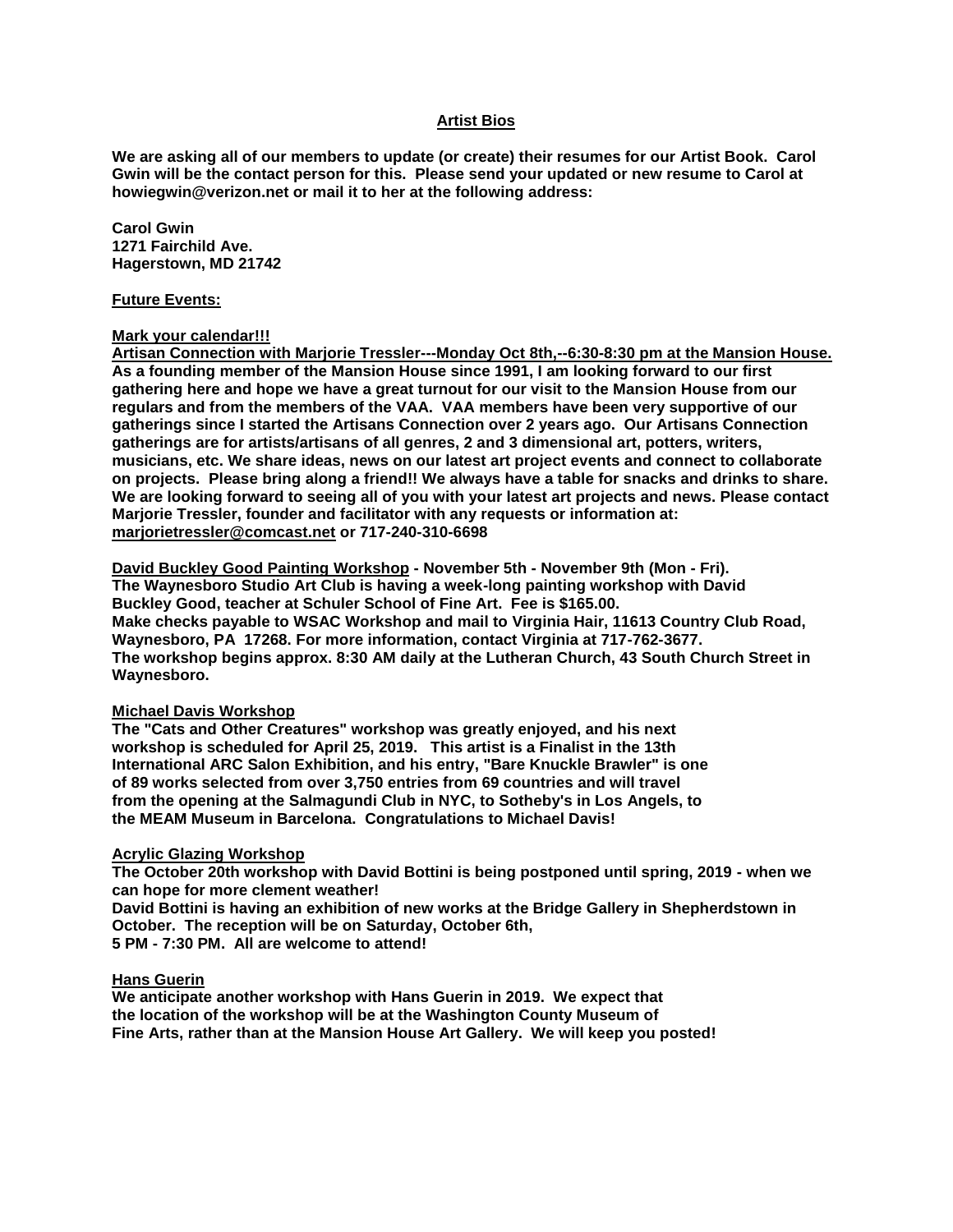#### **Painting Groups at the Mansion House**

**Monday: Call Gretchen Starliper 240-217-4554 Time is 10am-2 ish Tuesday: 10am to 3 ish Call Donna Mason 301-791-6719**

#### **Wednesday Art Group**

**This takes place every Wednesday from 10am to 2pm. Bring your lunch and paints, any medium. For more information call Audrey Mentzer at 301-739-8112 or Ruth Peyton at 301-223-8688.**

#### **Oil and Acrylic Art Classes with Marjorie Tressler**

**The Wednesday classes at the Mansion House are still the 1st and 3rd Wednesdays 6:30-9pm. All classes are for the novice to advance painters who want to study oil or acrylic plus drawing. \$65.00 for 6 classes and are continuous. Contact Marjorie at marjorietressler@comcast.net, or 717-762-6791.**

**Figure-drawing at the Mansion House**

**Fall/winter schedule - 10:00 am to 1:00 pm on Thursdays.** 

**Main downstairs galleries and private studio space upstairs.**

**Wayne Bladen is our regular model. One day per month we will have a professional female model, Melissa (Dakota) Bean. A weekly confirmation email will be sent out on the Monday prior to the life-drawing session. The professional model fee is \$20/hour; shared among six that would be \$10 per artist. The maximum cost per artist will not be more than \$15 per artist. If you are paying by check, the check will be made out to the model.**

#### **Possible portrait sessions at the Figure-drawing workshop**

**Anyone interested in organizing and managing such sessions; assistance can be provided for contacts with potential models. Please contact Elaine Wolfe at valleyartinfo@gmail.com or call 304-754-5116.**

#### **MEMBERS OUTSIDE ACTIVITIES**

**The following section of this newsletter includes activities that our busy members are involved in. Please pay special attention to this section and hopefully you will be able to attend or take part in some of these events.**

**VAA member Sherry Kemp won the Vintage Art Contest at the Great Frederick Fair, for the second year in a row! She sends her thanks and appreciation to everyone who voted for her entry!**

**VAA member Elisabet Stacy-Hurley was invited to participate in a group show of Iceland themed works at the Ice House in Berkeley Springs, WV. Gallery Hours: Thursday thru Sunday, 11 AM-5 PM. Exhibit on display through November 4, 2018**

#### **Changes to Oil and Acrylic Art Classes with Marjorie Tressler**

**MarjorieTressler has a new location for her Waynesboro classes. They are now being held at Gallery 35 East, 35 East Main St. Please note the new hours are Mondays, 9am-12 and 1pm-4pm. Contact Marjorie at marjorietressler@comcast.net, or 717-762-6791.**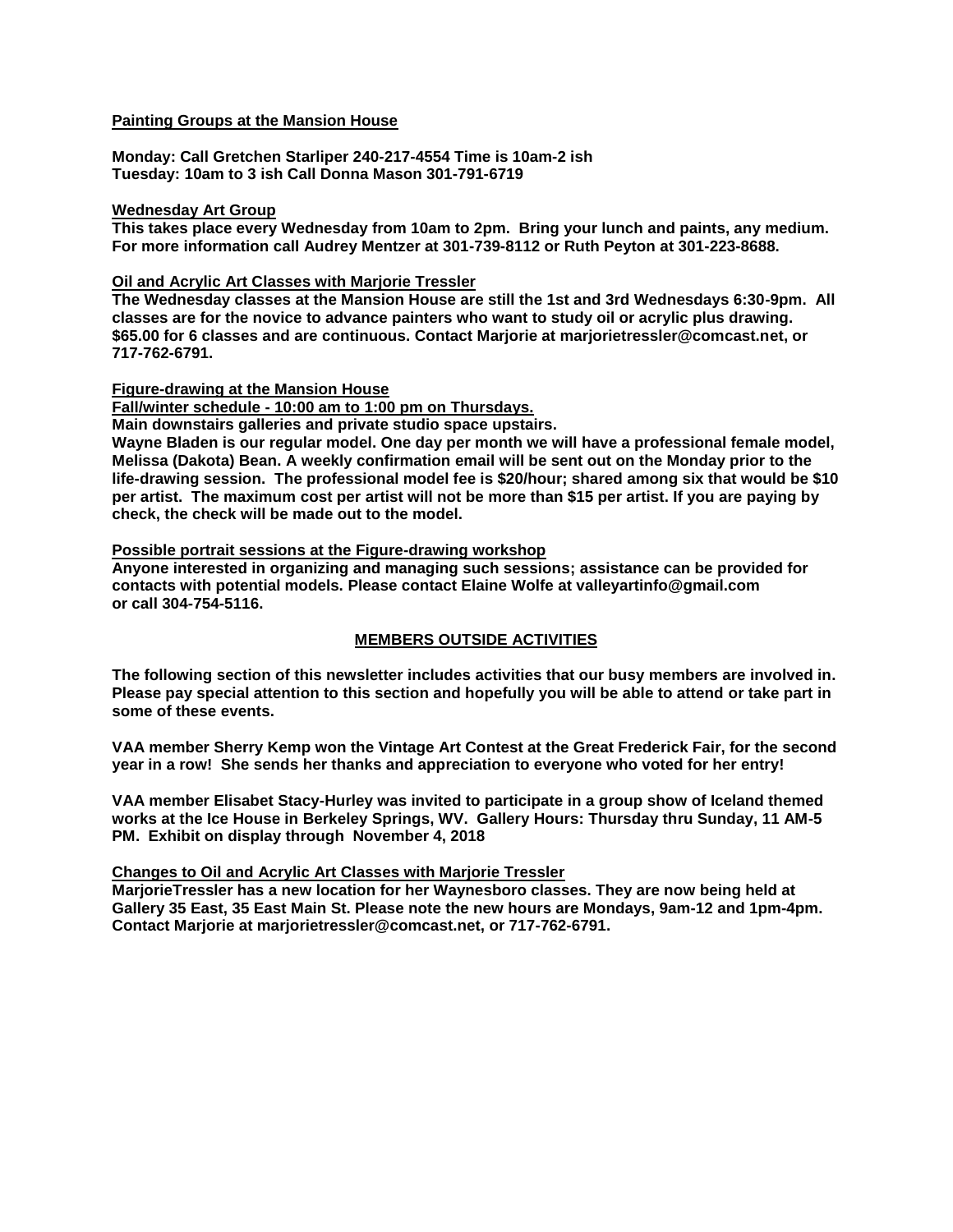#### **Destination Arts, Waynesboro 42 West Arts Gallery**

**Donna Bingaman Oil Painting and Acrylic Classes every Wednesday from 12 - 3pm. All skill levels 42 W. Main St. Waynesboro Pa. \$15 per class. Focus on drawing, tonal values and color in your art work. Easels, tables and chairs are available. Bring in a photo of your choosing. For more information contact: Donna Bingaman 717- 762- 8394 or artsyfolks@embarqmail.com**

**Now accepting 3D artists, sculptures, and fine art crafters. Free to the public every Saturday, art demonstrations oil or watercolor painting, pottery, gourd demos, weaving, sculpting. Wednesdays, Denny Bingaman will be giving free demonstrations. Hours are Wednesday 12:00 to 3:00, Thursday 1:00 to 4:00, Friday 5:00 to 8:00, Sat. 1:00 to 6:00, and Sun. 1:00 to 4:00. Music, Wine and Refreshments are offered every Friday night from 5:30 to 8:00. To join, call Denny and Donna Bingaman 762-8394 or artsyfolks@embarqmail.com.** 

#### **October 2018 Photography Exhibit**

**The Washington County Arts Council is pleased to host "Appalachian Spring in Hagerstown" a photography exhibit by Ira Lourie and students from Barbara Ingram School for the Arts (teacher, Mark Youngblood); Clear Spring High School (teacher, Josh Edwards); and Williamsport High School (teacher, Jonathan Hearn). DEADLINE: October 27, 2018**

**Call for Artists--Annual Community Art Show: The Best Local Art of 2018 Awards sponsored by Hagerstown A & E District with support from the City of Hagerstown. DEADLINE: October 27, 2018 For further information, go to washingtoncountyarts.com/annual**

**Taste of the Arts: Downtown Hagerstown Thursday, October 4, 2018 at 5-8pm Delight all of your senses with the sights and sounds of local artists while sampling culinary treats at various downtown venues. Entertainment by Barbara Ingram School for the Arts students** 

**Get your passport ticket stamped at every venue and be eligible to win a variety of prizes! Bring your stamped passport to the Washington County Arts Council when completed visits at all venues. Tickets sold at The Maryland Theatre box office and all venues are within walking distance of City Center. Copy this link:**

**contact@artsalliancegw.org via artsalliancegw.ccsend.com**

#### **Trips and Travel:**

**MUSEUM OF SHENANDOAH VALLEY (see website msv.org) has an upcoming exhibition, September 1, 2018 - January 6, 2019, titled "MAXFIELD PARRISH: Paintings and Prints from the National Museum of American Illustration. The exhibition features original artworks and vintage prints from all periods of his career. Plan is for a trip on a Wednesday during October through December - proposed dates are October 17th and December 5th. If interested, please contact Elaine Wolfe at valleyartinfo@gmail.com or call 304-754-5116.**

**NATIONAL PORTRAIT GALLERY, Washington, D.C.: "Self-Portraits: Eye to I from 1900 to Today", November 4, 2018 - August 18, 2019.**

**NATIONAL GALLERY OF ART, Washington, D.C.:** 

**"THE LIFE OF ANIMALS IN JAPANESE ART", May 5th through July 28th, 2019, covering sixteen centuries and a wide variety of media, including almost 180 masterpiece works that rarely leave Japan.**